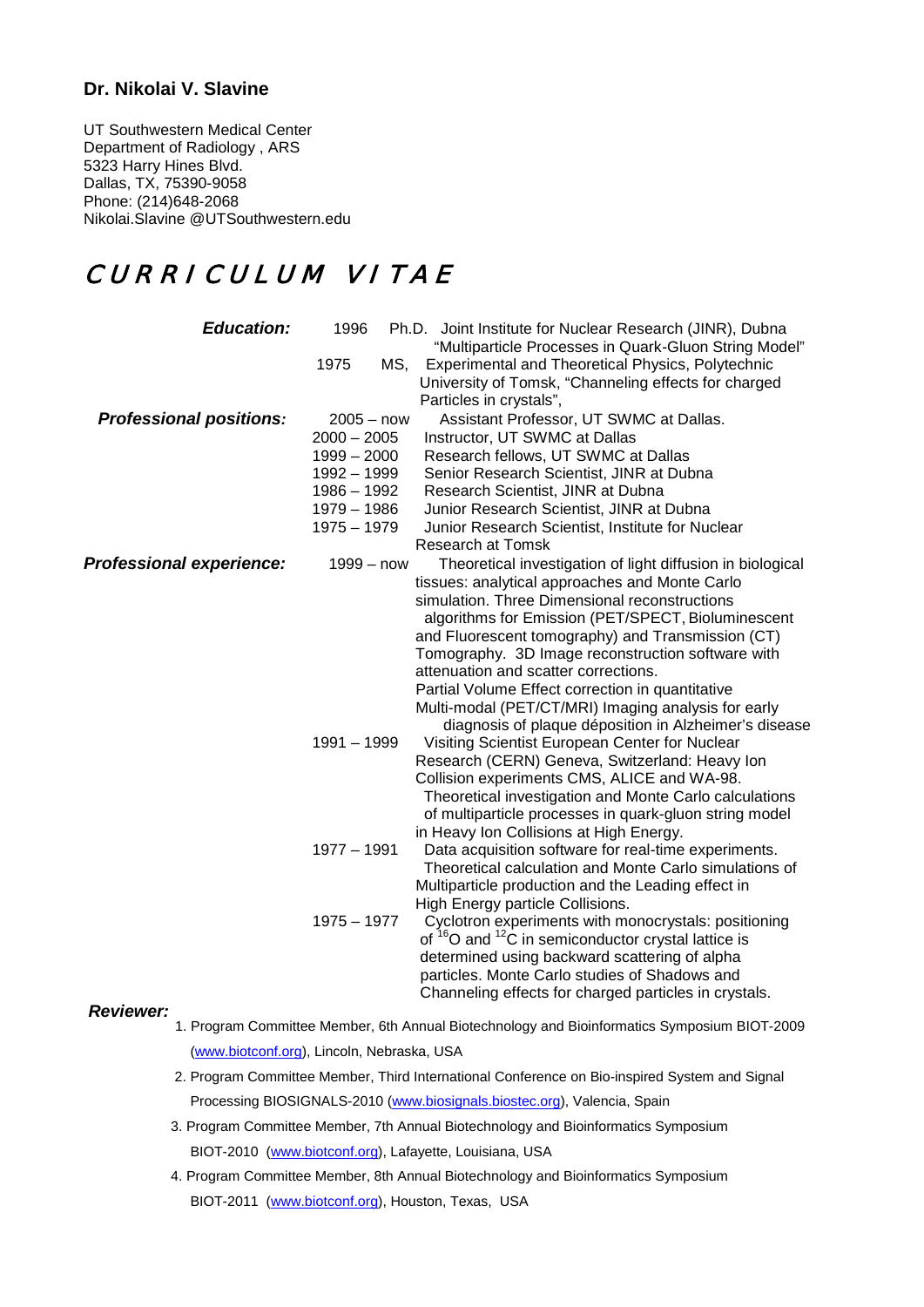*Professional Memberships:* American Association of Physicists in Medicine (AAPM), 2005 Academy of Molecular Imaging (AMI), 2009 International Society to Advice Alzheimer Research and Treatment (ISTAART), 2011. International Society of Computational Biology (ISCB), 2011 **Expertise:** Programming on LINUX platform, using FORTRAN, C and C++  *Scientific publications:* Over 80 (Medical Phys, IEEE Trans Nuclear Sci, Nuclear Medicine, Molecular Imaging and Biology, Applied Radiation & Isotopes, European Nucl Med & Mol. Imag, Phys Rev, Nucl.Instr&Meth et al).  *Conferences:* Inter.Conf. of Multipart. Prod. 1978-1996, Inter. Conf. High Energy Nucl Collision 1994-1998, IEEE Medical Imaging Conf. 2000-2003, Society Nuclear Medicine, 2003, Society Molec. Imaging, 2004 Cancer Imaging Program Conf. 2001-2007, Biophys.Soc Meet. 2005. **Honor:** Senior Res Scientist, 1997, Highest Scientific Attestation Commission, Moscow, the Best Physicist of Laboratory, JINR, 1981, 1989.

### *Personal data:* born 17 December 1951, married**,** with two children

# *UT Southwestern Activities*

## *Patents*

- 1. **Slavine NV**, Antich PP, Practical Method for radioactivity distribution analysis in Small-Animal PET cancer studies©, Patent disclosure filed with University of Texas Southwestern Medical Center at Dallas in July 2007, UT # 1999.
- 2. **Slavine NV,** McColl RW, Kulkarni PV, 3D Image Processing and Software for Improving the Quantitative Accuracy of PET Image Recovery©, Patent disclosure filed with UT Southwestern Medical Center at Dallas in July 26, 2011,UT # 2475.
- 3. **Slavine NV,** A Computational Modeling Approach with Resolution Subsets for Fast PET Image Resolution Recovery©, Patent disclosure filed with UT Southwestern Medical Center at Dallas in July 28, 2011, UT # 2477
- 4. **Slavine NV,** McColl RW, Semi-automated Image-Processing Approach and Software for Small Animal Bioluminescence Cancer Studies©, Patent disclosure filed with UT Southwestern Medical Center at Dallas in August 9, 2011,UT # 2482

## *Peer-reviewed publications*

1.Antich P., Parkey R., **Slavine NV,** Tsyganov E., Zinchenko A., Compact Compton camera design: parameters and imaging algorithms, Proc. IEEE Nucl. Sci. Symp. & Medical Imaging Conf., **3**, pp. 2060-2067, 2000.

2.Antich P.,P, **Slavine NV,** Tsyganov E., PET/SPECT detectors with light intensifiers and fiber coding, Proc. IEEE Nucl. Sci. Sym. & Med. Imaging Conf., **3**, pp. 1919-1923, 2001.

3.Antich P., Malakhov N., Parkey R., **Slavine NV**, Tsyganov E., " 3D position Readout from Thick Scintilliators", Nuclear Instruments and Methods, **A480**/(2/3), pp. 780-787, 2002.

4.Antich P, Constantinescu A., Mason R., McColl R., Oz O., Kulkarni P., **Slavine NV**, Tsyganov E, "FDG Imaging metastases in Copenhagen Rats on a Small Animal PET System with position-encoding fiberoptic Detectors", Nuclear Medicine, **43**(5), p. 216, 2002.

5.Tsyganov E., Buzulutskov E., Antich P., Moore J.,Parkey R., Richer E., Selionine S., **Slavine NV,** Nguen N., Triple GEM structure for Medical Imaging, Proc. IEEE Nuclear Science Symp. & Medical Imaging Conf., **2**, pp. 1163-1166, 2002.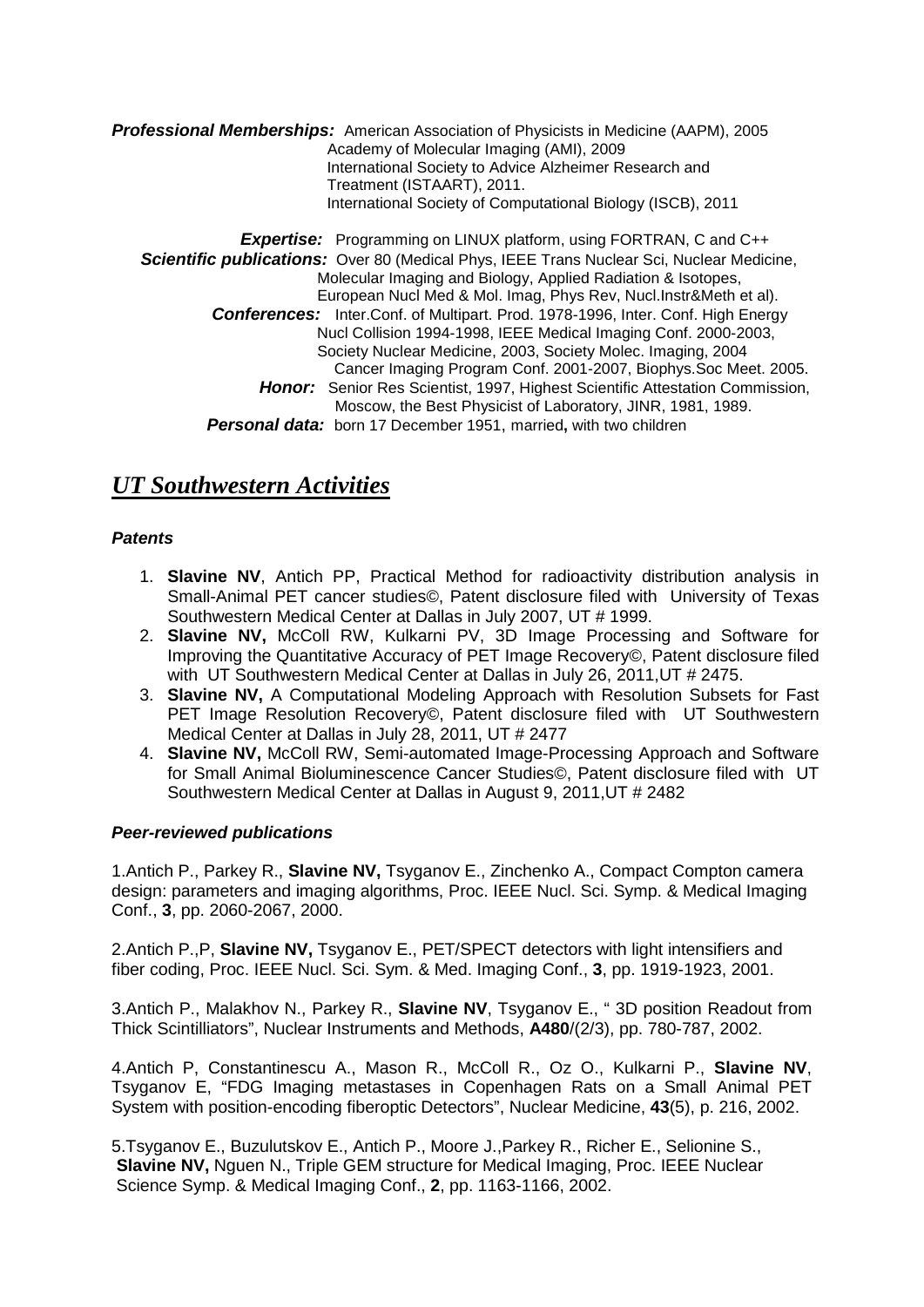6. Zinchenko A. Tsyganov E., **Slavine NV**, Kulkarni P., Lewis M., Mason R., Oz O., Parkey R., Antich P. "Expectation Maximization Algorithm with resolution deconvolution for 3D Image reconstraction in Small Animal PET Imeger", Nuclear Medicine, **44**(5), p. 165, 2003.

7.Tsyganov E., Antich P.,Parkey R., Selionine S., **Slavine NV,**Soesbe T.,Micro-SPECT Using NaI(Tl) Crystals, Proc. IEEE Nucl. Sci. Symp. & MIC, **3**, pp.1805-1809, 2003.

8. Jennewein M., Constantinescu A., Bergner O., **Slavine NV,** Lewis M., Zhao D., OKelly S., Maus S., Qaim S., Tsyganov E., Antich P., Schirrmacher R., Thrope P., Roesch F., Mason R, "Rdiactive Arsenic Isotopes: New Tools for the Imaging of Tumor Targeting Antibodies", Journal of Molecular Imaging and Biology, **16**(150) , pp. 108-117, 2004.

9.Jennewein M., Constantinescu A., Bergner O., Lewis M., Zhao D., **Slavine NV,** O'Kelly S., Maus S., Qaim S., Tsyganov E., Antich P., Rosch F., Mason R., Thrope P.,"Molecular Imaging of the Vascular Targeting Antibody Vatuximab@ in Rat Prostate Cancer", European Journal of Nuclear Medicine and Molecular Imaging, **31**, pp. 264, 2004.

10. Tsyganov E., Zinchenko A., **Slavine NV**, Selionine S, Parkey R, Antich PP, "Reconstruction Algorithm with Resolution for 3D Image in a Small Animal PET Imager", Small-Animal SPECT Imaging, Springer Science Media Inc., Chapter **8,** pp. 163-176, 2005.

11.Lewis M., Arbique G., Richer E., **Slavine NV**, Jennewien M., Constantinescu A., Brekken R., Tsyganov E., Mason R., Antich P.,"Projection and Pinhole based Data Acquisition for Small Animal SPECT using Storage Phosphor Technology", Small-Animal SPECT Imaging, Springer Science Media Inc., Chapter **24**, pp. 279-285, 2005.

12.Antich P., Parkey R., Selionine S., **Slavine NV**, Tsyganov E., Zinchenko A., "Application of Expectation Maximization Algorithms for Image resolution Improvement in a Small Animal PET System", Proc. IEEE Transactions on Nuclear Science, **52(**3), pp. 684-690, 2005.

13.Richer E., **Slavine NV**, Lewis M., Tsyganov E.N., Gellert G., Dikmen Z., Bhagwandin V., Shay V., Mason R., Antich P., "Three Dimensional Light Emission Tomography using multpler rotating CCD cameras", Journal Molecular Imaging and Biology, **3**(3), p. 229, 2005.

14.Jennewein M., Qaim S, Hermanne A., Jahn M., Tsyganov E., **Slavine NV**, Antich P. Kulkarni P., Thrope P., Mason R., Roesch F, "A Mew Method for Radiochemical Separation of Arsenic from Irradiated Germanium Oxide", Appl Rad. & Isotopes, **63,** pp. 343-351, 2005.

15. **Slavine NV**, Lewis M., Richer E., Antich P.," Iterative Reconstruction method for Light Emitting Sources based on the Diffusion Equation", Medical Physics, **33**(1), pp. 61-68, 2006.

16. Tsyganov E., Anderson J, Arbique G, Constantinescu A, Jennewein M, Kulkarni P., Mason R, McColl R, Öz O, Parkey R, Richer E, Rösch F, Seliounine S, **Slavine NV,** Srivastava SC, Thorpe PE, Zinchenko AI, Antich PP: "UT SW Small Animal Positron Emission Imager", IEEE Trans. Nucl. Sci., **53**(5), pp. 2591-2600, 2006.

 17. Soesbe T., Lewis M, Richer E., **Slavine NV,** Antich P. Development and Evaluation of an EMCCD based Gamma Camera, IEEE Trans. on Nuclear Sci., **54**(5), pp. 1516-1524, 2007.

 18. **Slavine NV**, Soesbe T., Lewis M, Richer E., Antich P. , Construction, calibration and evaluation of a tissue phantom with reproducible optical properties for investigation in Light Emission Tomography, IEEE Workshop on Engineering in Medicine and Biology (EMB), Dallas, **1**, pp. 122-125, 2007.

19. Jennewein M, Lewis M., Dawen Zhao, Tsyganov E, **Slavine NV,** Jin He, Watkins L., Kodibagkar V.,O'Kelly S., Kulkarni P., Antich P, Hermane A., Roesch F., Mason RP, Thorpe P, Vascular imaging of solid tumors in rats with a radioactive Arsenic-labeled antibody that bins exposed phosphatidylserine, Clinical Cancer Research, **14**(5), pp.1377-1385, 2008.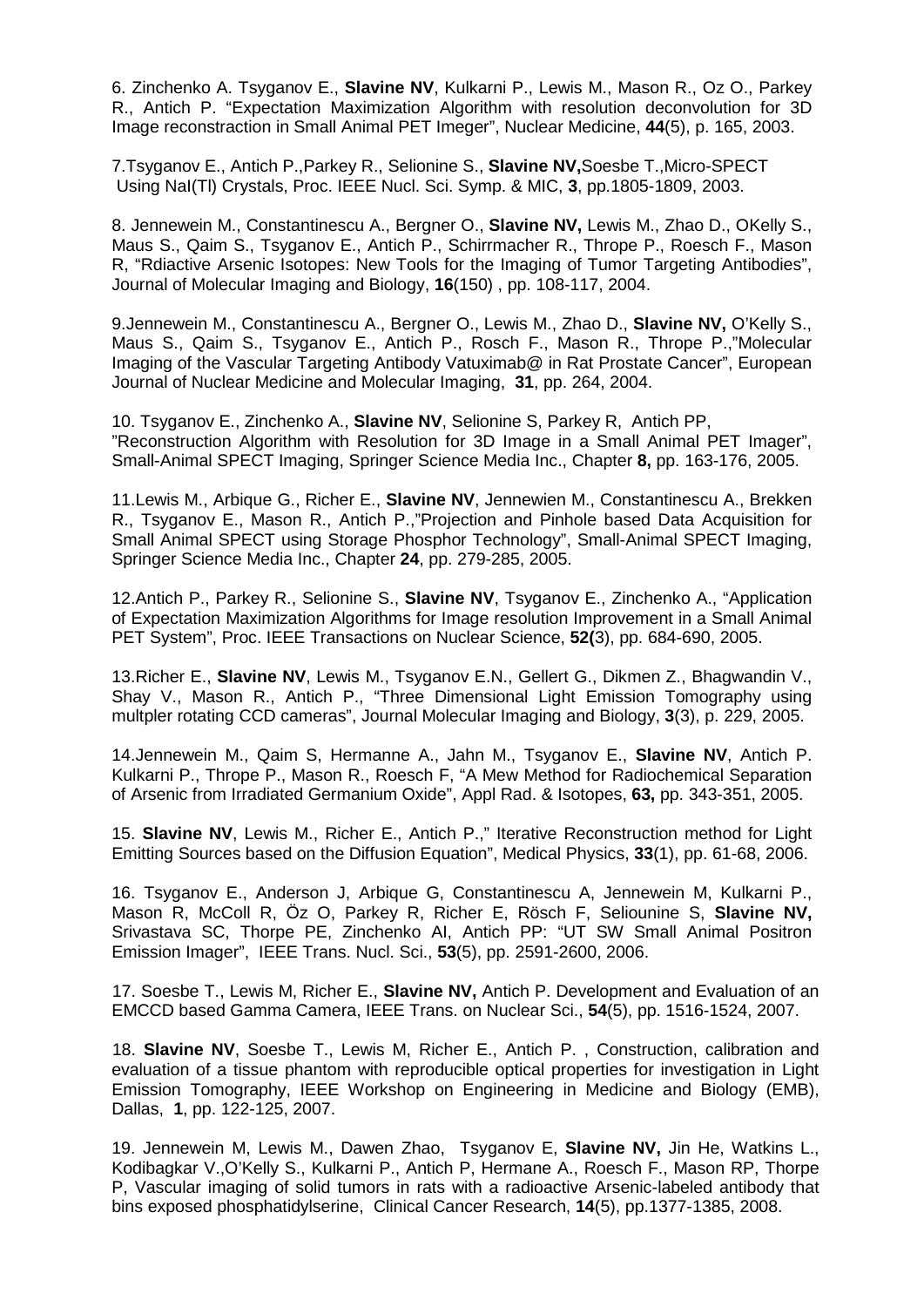20. **Slavine NV**, Antich PP, Practical Method for radioactivity distribution analysis in Small-Animal PET cancer studies, Applied Radiation & Isotopes, **66,** pp. 1861-1869, 2008

21 **Slavine NV**, McColl RW, Richer E, Mason RP, Antich, PP, An Automated 3D Image- Processing Strategy for Small-animal Bioluminescence Cancer Studies, Proc. of 5th Biotechnology and Bioinformatics Symposium (BIOT), **1**, pp. 97-102, Arlington, Texas, 2008

22. Soesbe T., Lewis M., **Slavine NV,** Richer E., Bonte F., Antich P., High-Resolution Photon Counting Using a Lens-Coupled EMCCD Gamma Camera, IEEE Trans on Nuclear Science, **57**(3), pp. 1-8, 2010

23. Kulkarni P., Vasdev N. ,V.Arora, G.Hao, M.Long, **N.Slavine**, B.Qu, X.Sun,M.Bennet, P.Antich and F.Bonte, PET Imaging of Alzheimer's Disease (AD) Transgenic Mice with F-18 Labeled 8-hydroxy Quinoline, J. Alzheimer's & Dementia, 6(4), p.6, 2010.

24. Kulkarni P., N.Vasdev, , G.Hao, V.Arora, M.Long, **N.Slavine**, S. Chiguru, B.Qu, X.Sun, M.Bennet, P.Antich and F.Bonte, F-18 Labeled PET Agents for Imaging Alzheimer's Plaques, Nucl Instruments & Methods, In press, 2011.

25. Vasdev N., Cao P., Oosten E., Wilson A., Houle S., Hao G., **Slavine NV**, Antich P., Bonte F., Kulkarni P., Synthesis and preliminary PET imaging studies of F-18 flouroquinolin-8-ol in transgenic mouse models of Alzheimer's Disease, Medician Chemistry Communications (MedChemComm), DOI:10.1039, in press, 2011.

### **Conferences**

1. Antich P., Ranney D., Kulkarni P., Constantinescu A., Fernando D., Mason R., Tsyganov E, Oz O., McColl R., **Slavine NV**, Parkey R.," Positron Imaging of Tumor angiogenesis using the biomarker Ga-68 deferoxamine-dermatan sulfate ", P-8, Soc. of Nuclear Imaging in Drag Develop, Bethesda, 2000.

2.Antich P., Parkey R., **Slavine NV**, Tsyganov E., Zinchenko A., Comppact Compton Camera Design: Parameters and Imaging Algorithm, IEEE Nuclear Science Symposium & MIC-2000, Conference Record, Paper N225, Oktober 14-20, 2000, Lyon, France.

3.Antich P., **Slavine NV**, Tsyganov E. PET/SPECT Detectors with Light Intensifiers and Fiber Coding, IEEE Nuclear Science Symposium & MIC-2001, Conference Record, Paper, M13A-3,November 4-10,2001,San Diego,USA

4.Antich P., Ranney D., Kulkarni P., Constantinescu A., Fernando D., Mason R., Tsyganov E, Oz O., McColl R., **Slavine NV,** Parkey R.,."Positron Imaging of Tumor Angiogenesisusing the Tumor Biomarker, Ga-68: Deferoxamine-Dermatan Sulfate [Ga:DF-DS], 48<sup>th</sup> Annual Meeting of the Society of Nuclear Medicine,Toronto,Ontario, Canada June, 23-27,2001

5. Tsyganov E., Antich P.,Buzulutskov A.,Moore J.,Parkey R.,Selionine S., **Slavine NV**, Richer E., Nguen T, "Triple GEM strucrure for Medical Imaging", IEEE Nuclear Sci. Symp. and. Med. Imaging Conf. ,Conf. Record, Norfolk, VA, 2002.

6.Tsyganov E., Antich P., Parkey R., Selionine S., **Slavine NV,** Soesbe T., Micro-SPECT Using NaI(Tl) Srystals , IEEE Nuclear Science Symposium & MIC-2003, Conference Record, Paper,M3-31, p.87,USA, 2003

7. Lewis M., Arbique G., Richer E., **Slavine NV,** Jennewien, Constantinescu A., Brekken R., Tsyganov E., Mason R., Antich P.,"Projection and Pinhole based Data Acsuisition for Small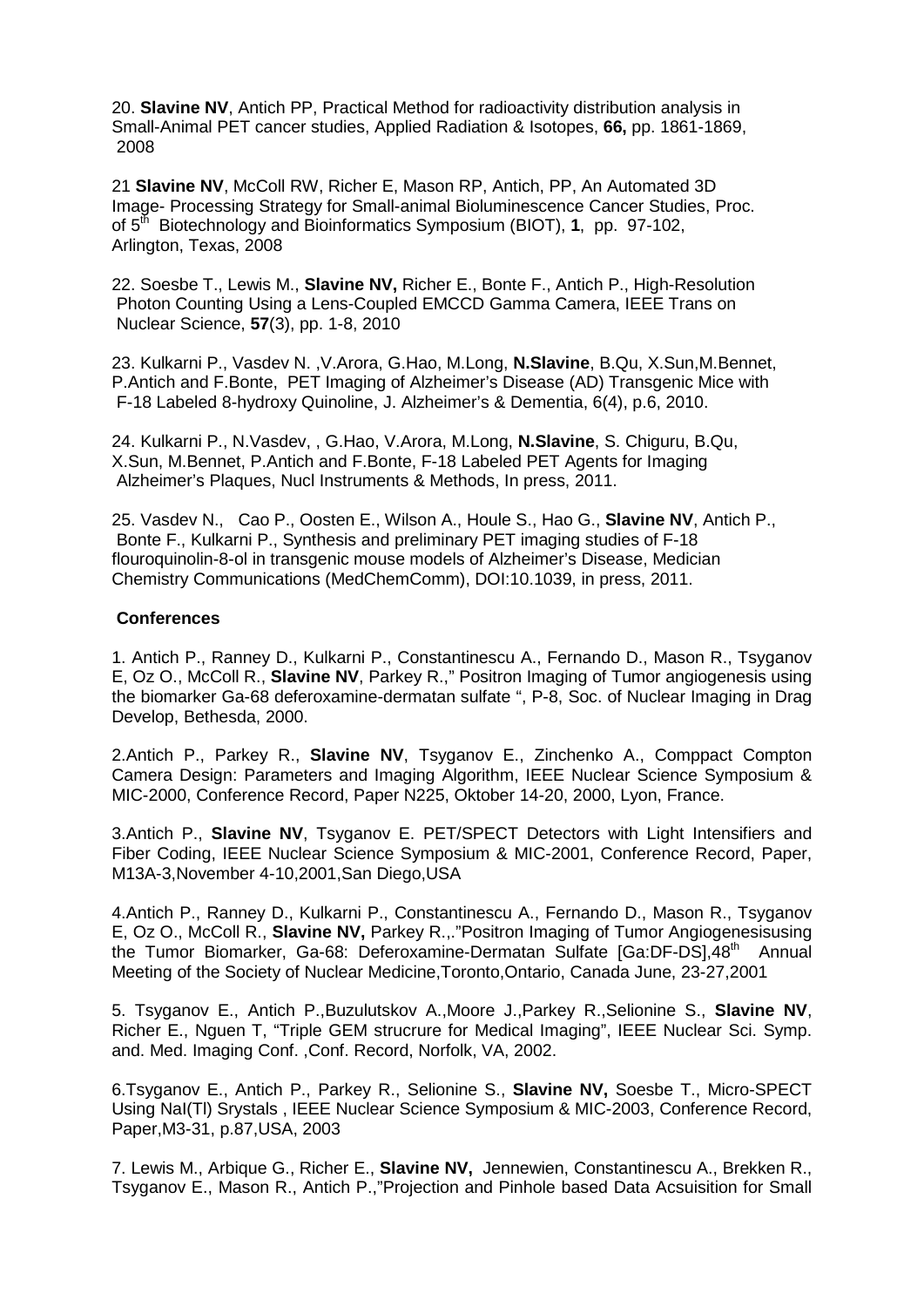Animal SPECT using Storage Phosphor Tecjnology, Workshop on Small animal SPECT,chapter 26, Arizona,Tucson, January 2004

8. Tsyganov E., Zinchenko A., **Slavine NV**, Selionine S, Parkey R, Antich PP, "Reconstruction Algorithm with Resolution for 3D Image in a Small Animal PET Imager, Workshop on Small animal SPECT, chapter 10, Arizona, Tucson, January 2004

9.Richer E., **Slavine NV**, Lewis M., Tsyganov E., Gellert G., Dikmen Z, Bhagwandin V., Shay J., Mason R., Antich P., "Three Dimensional Light Emission Tomography using Multiple Rotating CCD Camera", Third Annual Meeting, the Society for Molecular Imaging St. Louis, September, 2004

10.Jennewein M., Constantinescu A., Bergner O., Seliounine S, **Slavine NV,** Lewis M., Zhao D O'Kelly S., Maus S.,Qaim S., Tsyganov E., Antich P.,Schirrmacher R., Thrope P., Roesch F., Mason R, "Rdiactive Arsenic Isotopes:New Tools for the Imaging of Tumor Targeting Antibodies", Academy of Molecular Imaging, Orlando, 2004..

11.Jennewein M., Constantinescu A., Bergner O., Lewis M., Zhao D., Seliounine S, **Slavine NV**, O'Kelly S., Maus S.,Qaim S., Tsyganov E., Antich P., Rosch F., Mason R., Thrope P.,"Molecular Imaging of the Vascular Targeting Antibody Vatuximab@ in Rat Prostate Cancer", Annual Congress of the European Ass. of Nucl. Medicine, 4-8 September, Helsinki, Finland, 2004.

12. Bhagwandin VJ, Harper A., Beck AW, Mason RP, Richer E, Antich AA, Tsyganov E, Lewis MA, **Slavine NV**, Fleming JB, Wright WE, Brekken RA, Shay JW, "Detection of Pancreatic Cancer in Vivo using Light Emission Tomography", Proc. 13<sup>th</sup> Conf. of the Int. Society of Differentiation, Hanolulu, 2005.

13. Mason R., Richer E., **Slavine NV**, Lewis M., Tsyganov E., Gellert G., Dikmen Z, Bhagwandin V., Shay J., Antich P. "Light Emission Tomography: visualizing bioluminescence in whole living mice in 3 D", Biophysical Society  $49<sup>th</sup>$  Annual Meeting, California, February, 2005

14. Jennewein M., **Slavine NV**, Seliounine S, Lewis M., Zhao D., O'Kelly S., Qaim S., Tsyganov E., Antich P., Rosch F., Mason R., Thrope P., "Molecular Imaging of the Vascular Targeting Antibody Tarvacin<sup>TM</sup> using a new Labeling Technique with Radioactive Arsenic<br>Isotopes", 96<sup>th</sup> AACR (American Association for Cancer Research) Annual Meeting, (American Association for Cancer Research) Annual Meeting, Anaheim, California, April 2005.

15. Mai Lin, Wang Zh., Kodibagkar V., **Slavine NV,** Tsyganov E., Harper A., Chaney C.,Hsieh J., Xiankai Sun, "Multimodality Imaging studies of Bone Metastasis in an Intraosseous Prostate Cancer Xenograft Mouse Model", 52<sup>h</sup> Annual Meeting Soc of Nuclear Medicine, Canada, Toronto, June, 2005.

16. Dawen Zhao, Harper A., Richer E., Li Lui, **Slavine NV**, Shay J., Antich PP. Mason RP, "Novel Application of Bioluminescent Imaging: Interpogating Acute Effects of the Vascular Targeting Agent Combretastatin", The Tumor Microenvironment: Hypoxia, Angiogenesis & Vasculature, 9<sup>th</sup> International Workshop, Oxford, England, 2005

17. **Slavine NV,** ,Lewis M., Richer E., Soesbe T., Antich PP, "Monte Carlo simulations of the 3D Reconstruction Capabilities of a Multi-Pinhole SPECT System", Workshop on Small animal SPECT, Arizona, Tucson, March 8-10, 2006

18. Lewis M., **Slavine NV,** , Soesbe T., Richer E.Antich P.,"Scatter and Absorption Correction for Low-Energy Small Animal SPECT using Optical Surface Topography in Dual-Modality Imaging System", Workshop on Small animal SPECT, Arizona, Tucson, March 8- 10, 2006.